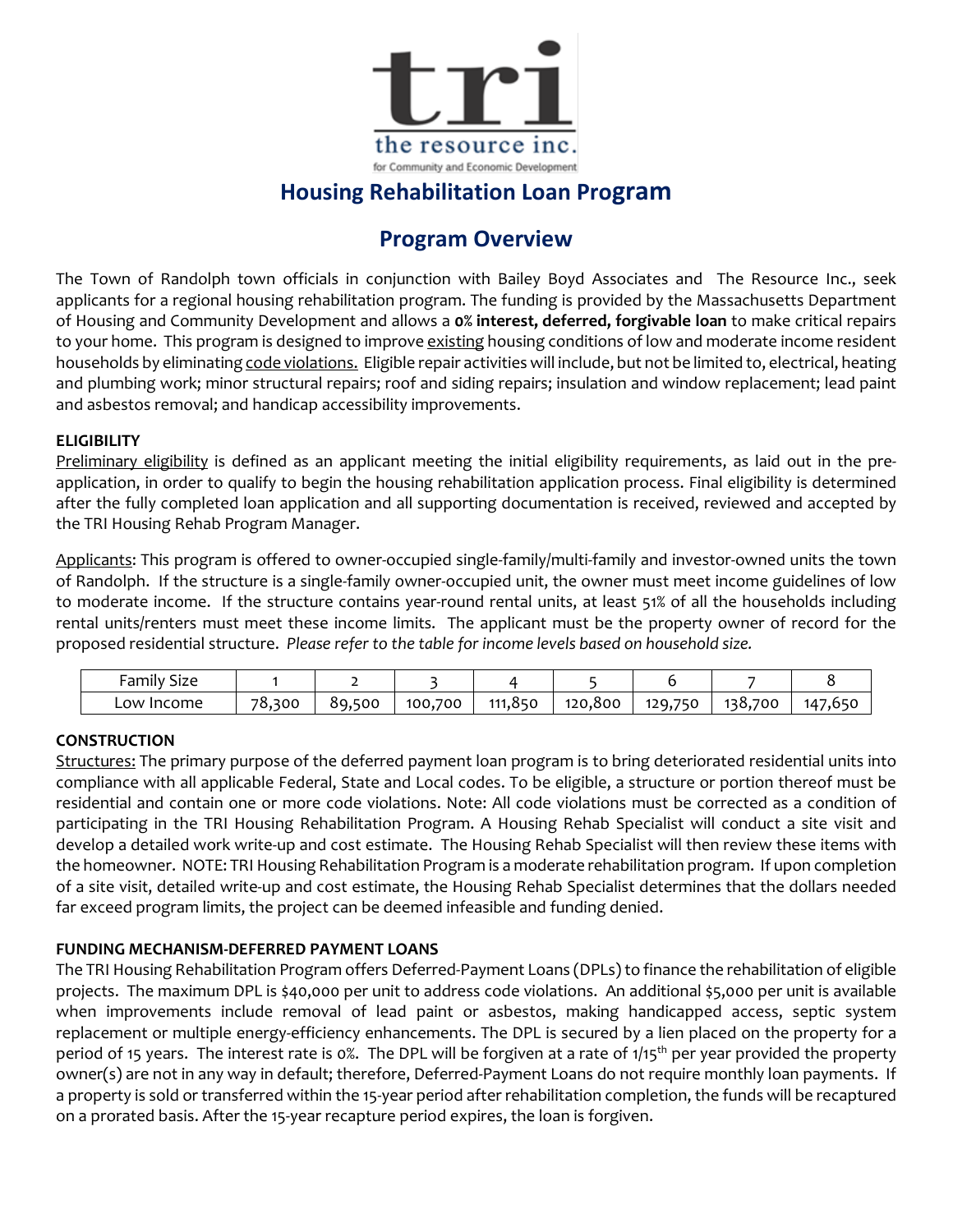

#### **CDBG GRANT**

Serving year-round LMI (low-moderate income) residents of Randolph, Massachusetts

 To be funded through a Community Development Block Grant (CDBG) from the MA Department of Housing and Community Development (DHCD)

## **PRIORITIES OF THE PROGRAM ARE TO:**

☼**Correct and update health/safety issues, building envelope updates, energy efficiency upgrades, address lead paint hazards in residences owned and occupied year-round by LMI residents** $\varphi$ 

☼**Improve the supply of affordable-rent units for year-round LMI tenants**☼

## **Up to \$40,000 per unit is available for properties in Randolph, Massachusetts**

#### **PROGRAM GUIDELINES**

The Resource Inc. (TRI) is a private, non-profit organization dedicated to providing solutions to the affordable housing and economic development issues in the Town of Randolph. TRI is currently accepting applications for the Housing Rehabilitation Loan Program, funded through the Massachusetts Department of Housing and Community Development (DHCD). This responsibility includes all implementation, monitoring and reporting tasks according to DHCD guidelines on behalf of the Grantee. These CDBG funds are applied for through a competitive grant process initiated by the Town of Randolph to help preserve existing housing stock for yearround residents. The program addresses critical repairs on private homes, owner-occupied and investorowned rental units - who income qualify according to LMI (low-moderate income) guidelines set by HUD (per income tables at the end of this document). These guidelines are provided to those interested in a program overview. Deferred forgivable loans of up to \$40,000 at 0% interest are available to qualified applicants.

#### **GRANT PRACTICES AND PRIORITIES:**

It is part of the TRI's mandate to identify and solicit eligible applications from property owners. We do this through a variety of outreach initiatives, which include working with the active support of community partners in the participating towns.

*Applications for loans are processed on a first-come, first-served basis***.** Once qualified, a project may be assessed and ranked against other qualified applications in terms of code priorities; any emergency need takes priority (e.g., failed heating system in winter). On occasion, TRI must reject applications despite the presence of eligible work. Reasons for this may include: lack of program funds; conditions requiring substantial rehab beyond scope of the program; costs exceeding program limits; title issues; ineligible tenants; and factors that suggest the borrower may be unable to comply with the terms of the program.

#### **I. PROPERTY GUIDELINES**

Regional CDBG Grant guidelines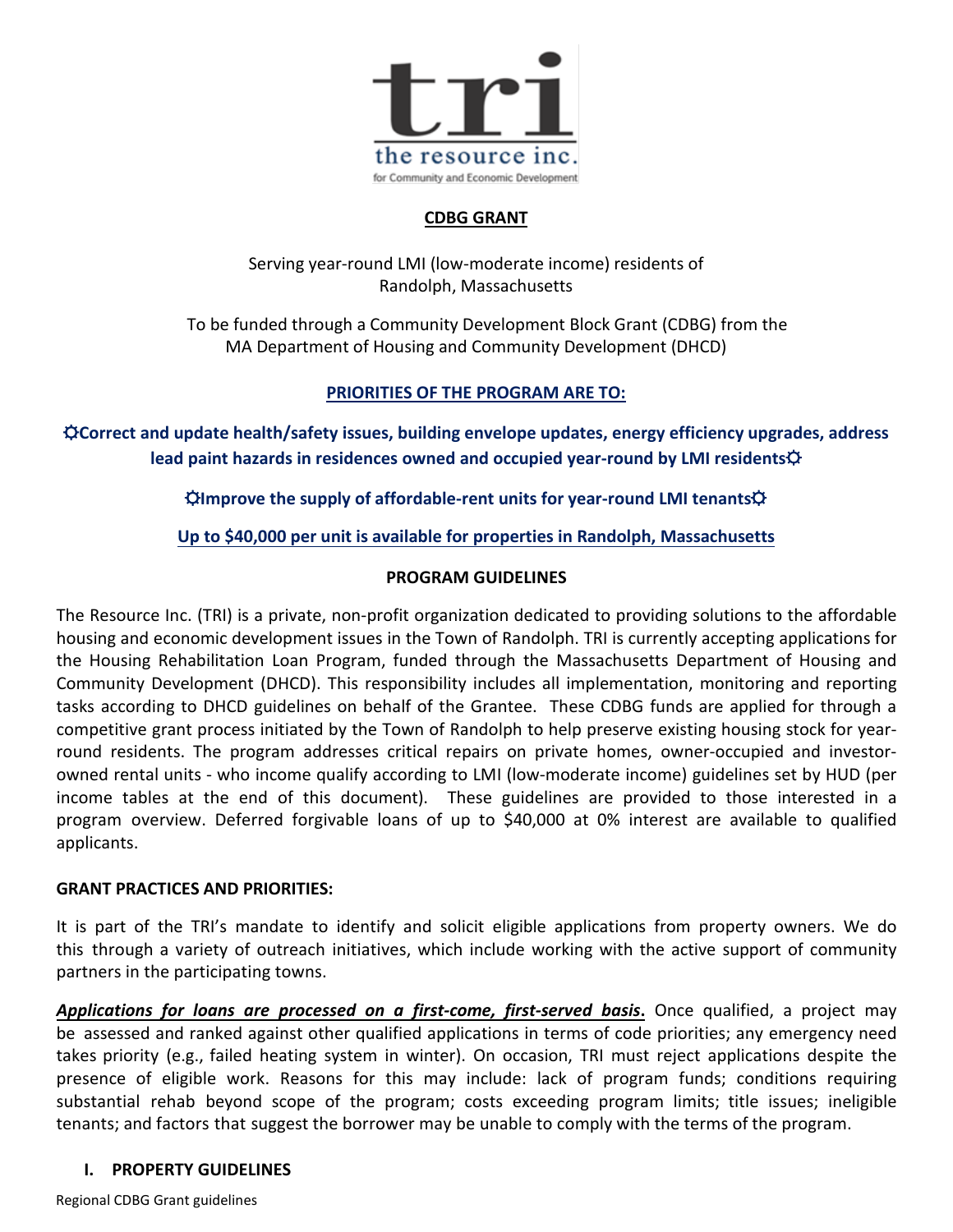#### A. Owner-Occupied Single-Family Units (Primary Residence)

- 1. Declining loans structured as mortgages are made to owner-occupied single-family units to cover essential upgrades on a primary residence. The declining loan is secured by a property lien recorded at the Norfolk County Registry of Deeds. This lien is removed by a mortgage discharge after 15 years of compliance by the borrower has passed; the loan balance declines by 1/15<sup>th</sup> in each year of compliance until it reaches zero.
- 2. Borrowers must hold title to the property (LMI life tenants may apply as long as owner agrees and signs).
- 3. All those named on a deed must agree to the loan by signing all legal documents even if they do not occupy the premises.
- 4. The maximum loan amount of \$40,000 is available to rehab dwellings only.
- 5. All loans are developed within a "moderate" rehabilitation framework for code, health, and safety upgrades.
- 6. Borrowers must meet LMI income guidelines set out in the chart below according to household size.
- 7. Borrowers whose property does not remain their primary residence throughout the loan term must either pay back the loan balance or rent the property to a LMI tenant year-round at a fair market rent set by HUD.
- 8. No penalties will be assigned provided borrowers remain in compliance and notify TRI of any changes of property status. (Participating Towns will document compliance annually, by letter, for the term.)
- 9. The borrower may sell the property during the 15-year term. Upon the sale or transfer of the property, the owner will repay the unforgiven portion of the loan. (Participating Towns allocate this income to community projects.)
- 10. Direct heirs may assume the loan and its obligations if title to the property transfers before term ends. They may live in the property, find eligible LMI year-round tenants for the property, or sell the property and pay back the remaining balance due.
- 11. On occasion, borrowers are permitted or may be required to provide a portion of total costs; such funds are the sole responsibility of the property owner and must be verified prior to loan approval.

#### B. Rental Units: Single, Multi--Family, or Accessory Units in a Single-Family Residence

- 1. Declining loans structured as mortgages are made to owners of units in existing buildings to be upgraded rental units that house LMI (low-moderate income) tenants year-round at fair market rents set by HUD.
- 2. The loan is secured by a property lien recorded at the Norfolk County Registry of Deeds. This lien is removed by a mortgage discharge after 15 years of compliance by the borrower has passed; the loan declines in each year of compliance by 1/15<sup>th</sup> until the balance reaches zero.
- 3. The 15-year deed restriction remains with the property for the full term of the loan. In the event of a sale, the buyer must assume the rental restriction on the property for the remainder of term of the loan.
- 4. Direct heirs may assume the loan and its obligations if title to the property transfers before term ends.
- 5. Properties with up to 7 rental unit(s) may be eligible for funding of up to \$40,000 per unit if they are not already deed restricted as "affordable." Decisions on rental units are based on the income of the owner and tenant(s) in the property, the degree of construction required, and availability of program funds.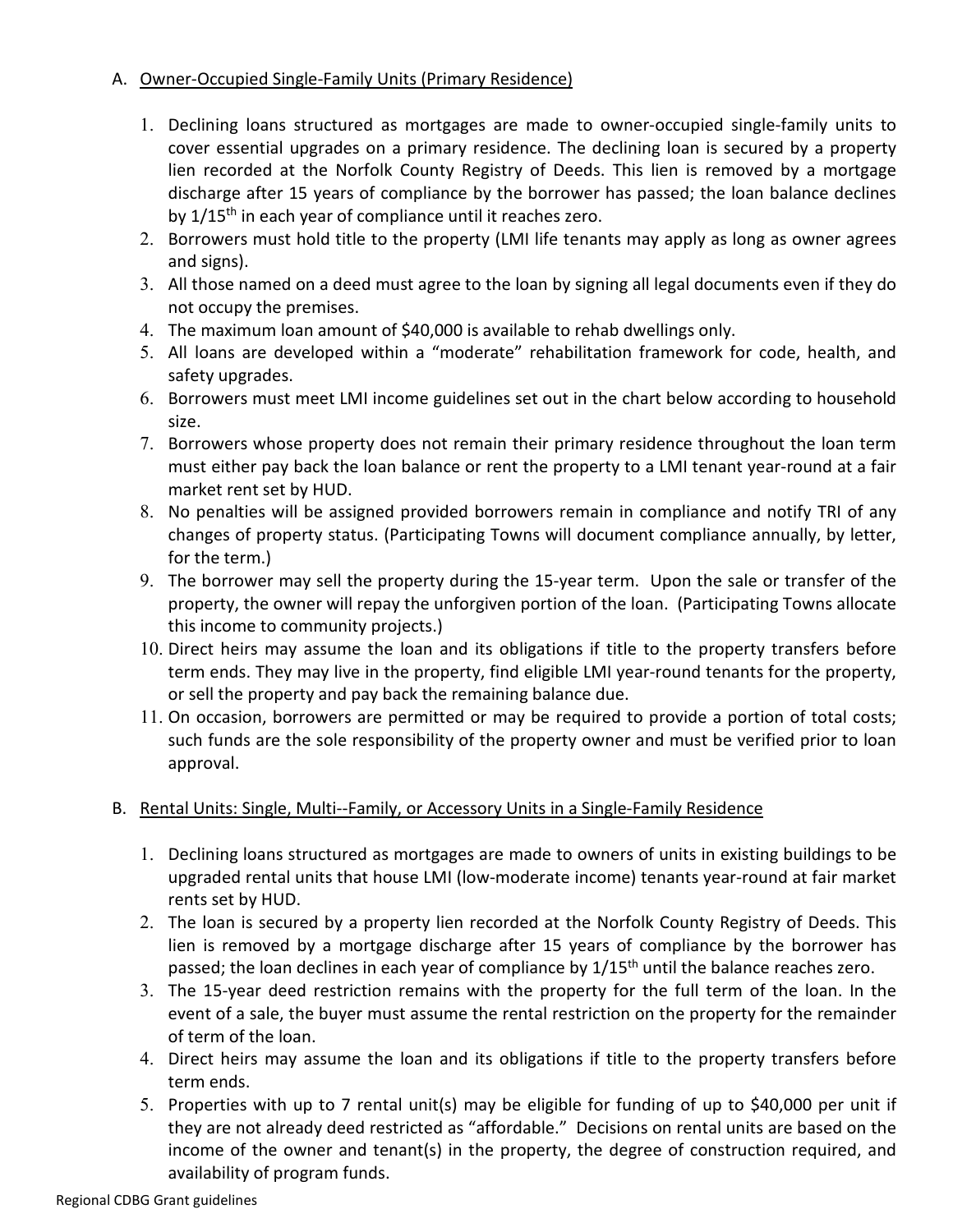- 6. Landlords who qualify within LMI guidelines are eligible to apply for loans which will cover 100% of the rehab costs.
- 7. Landlords who are determined to be "above income" may apply for loan covering up to 50% of the rehab costs; they must contribute the other 50%.
- 8. Landlords must have income-certified existing or prospective tenant(s) in order to qualify for a loan. The CDP provides forms for certification; tenant selection otherwise is the sole responsibility of the landlord.
- 9. Participating Towns perform an annual audit by letter, including verification of tenants and rents, throughout the 15-year term of the loan. (Non-compliance by owner's risks default penalties.)
- 10. Acquisition of zoning variances and special permits are the sole responsibility of the property owner.

#### **II. HOUSING REHABILITATION LOAN TERMS**

- A. Up to \$40,000 per owner-occupied or rental unit is conveyed in a declining Deferred Forgivable Loan (DFL) at 0% interest for a 15-year term, secured by a property lien recorded at the Norfolk County Registry of Deeds.
- B. The 0% DFL is forgiven (declines) by  $1/15<sup>th</sup>$  annually, provided the borrower(s) remain in compliance. The entire loan is forgiven, and the recorded mortgage is discharged at term end.
- C. Loan-related costs are included in the DFL and are reflected in closing documents, including but not limited to recording fee, credit check, and lead inspection fees.

#### **III. PROPERTY CODE, HEALTH AND SAFETY REPAIRS AND UPGRADES**

The priority of the program is to correct all code violations, structural and sanitary; this includes deleading if circumstances require it. Within DHCD guidelines, the program covers the repairing/upgrading of exterior items, including roofs, trim, gutters, entry doors, et al. Improving energy efficiency is also a key program goal. All repairs and upgrades must align with State, Federal and local building and safety codes and be approved according to State and local historic and environmental regulations. Some examples of typical rehabilitation work performed include: roof and siding replacement or repairs, window and door upgrades, well and septic replacements, weatherization and heating upgrades, electrical and plumbing upgrades, handicapped accessibility, and egress improvements.

Certain code deficiencies must be addressed regardless of client expectations if program funds are to be made available at all. These are determined in advance as part of an overall work plan agreed with the client. Typical small maintenance repairs, cosmetic upgrades and/or remodeling are not program-approved uses of CDBG funds.

#### **IV. PROGRAM TECHNICAL ASSISTANCE ON PROJECT DEVELOPMENT AND IMPLEMENTATION**

The TRI Housing Rehabilitation Loan Program develops and implements projects through the services of licensed and insured rehab specialists and general contractors who have registered their credentials, including excellent references, to the staff program manager. The housing rehab specialist inspects the property and prepares a work write-up based on code issues that are present, in consultation with the homeowner and within DHCD budget limits. The work write-up is submitted to the homeowner for review and agreement before being sent out to bid by general contractors registered with the program. Once a project is under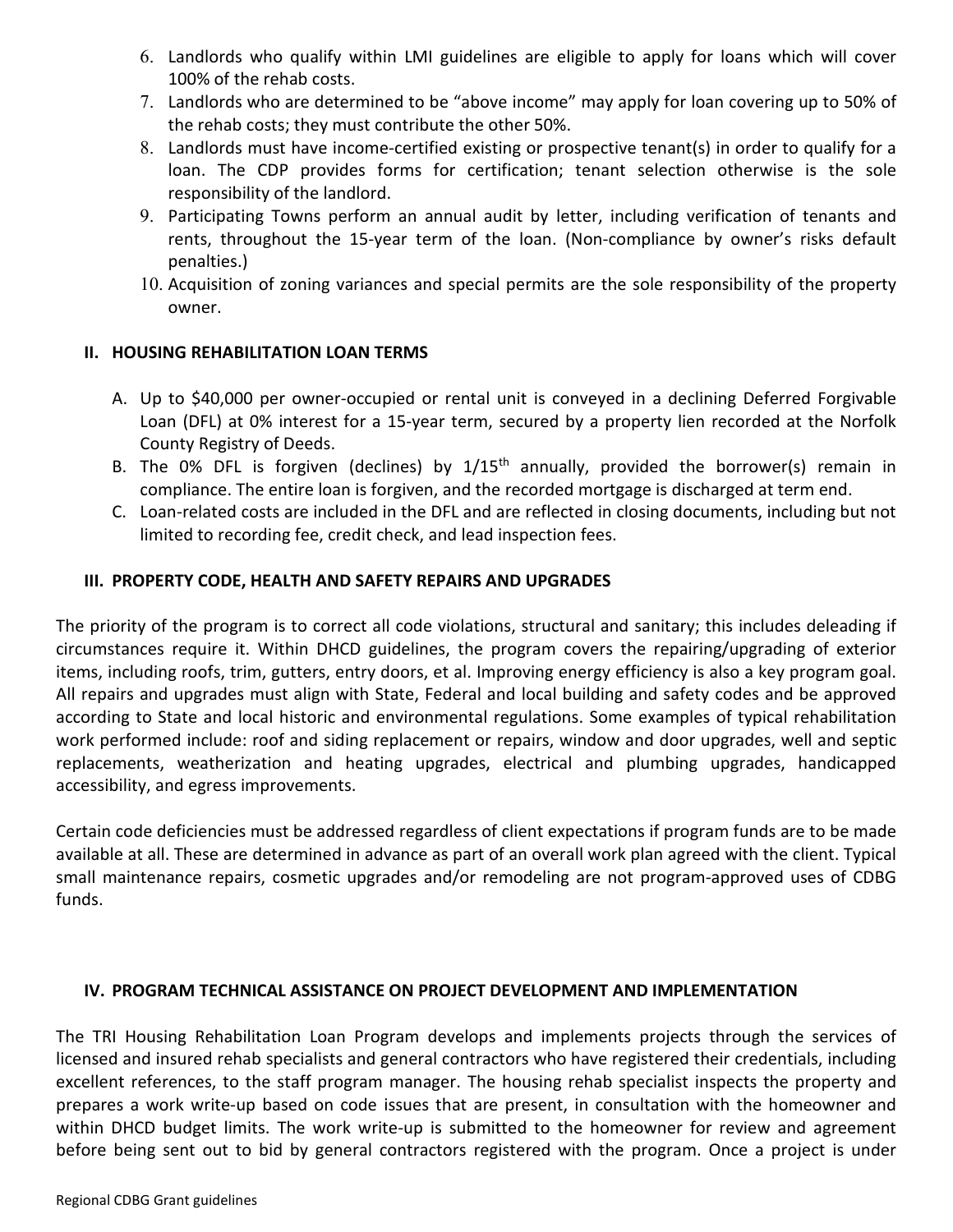contract and construction, the TRI rehab specialist and program manager, or their designee, inspect the ongoing work through to completion of the project.

#### **V. REQUIRED INCOME DOCUMENTATION**

In addition to providing information requested on the application form, complete, accurate and up-to-date documentation of income is required of all applicants according to your particular circumstances.

*We recommend that you read through completely the notes charted on page 4 to understand what is required. Please call the Program Manager with questions so that she can help you avoid unnecessary delays.* 

- *Income documentation is required for all members of the household 18+ years old and must be submitted before the TRI can perform the initial review.*
- *Provide photocopies of all documents, not originals.*
- *Some documentation requires notarization. Notaries can be found at most local banks and Town offices.*

Please return a fully completed, signed, and dated application form, including all information requested*, along with the following valid documents:*

#### **Salaried income or Unemployment income - for all Household Members 18+ years old**

- 1. Pay stubs for most recent 8-week period for every member of your household working for an employer.
- 2. Pay stubs for most recent 8-week period weeks of Unemployment Benefits.

3. Full-time students or unemployed household members must provide a notarized statement affirming this status.

#### **Self-employment income - for all Household Members 18+ years old**

1. Copies of your entire IRS Tax Return 1040 for 2020 and 2021. NOTE: We do NOT need MA Tax Returns.

2. If the self-employed earner does not file taxes, a **Notarized Statement** reflecting earnings and expenses for 2020 and 2021, including dates, addresses of jobs, amounts paid, related expenses - to determine net profit.

**\_\_\_\_\_\_\_\_\_\_\_\_\_\_\_\_\_\_\_\_\_\_\_\_\_\_\_\_\_\_\_\_\_\_\_\_\_\_\_\_\_\_\_\_\_\_\_\_\_\_\_\_\_\_\_\_\_\_\_\_\_\_\_\_\_\_\_\_\_\_\_\_\_\_\_\_\_\_\_\_\_\_\_\_\_\_\_\_\_\_ OTHER INCOME: Verification of other income as applicable to Household Members 18+ years old Benefit statements** for Public Assistance, VA, Unemployment, SS, SSI, disability and a verification letter or periodic statement from each pension/investment income source stating the amount and frequency of benefits.

**Child Support,** either 1) Child Support Order and Divorce Decree; or 2) Notarized Statement that you are not receiving child support.

**\_\_\_\_\_\_\_\_\_\_\_\_\_\_\_\_\_\_\_\_\_\_\_\_\_\_\_\_\_\_\_\_\_\_\_\_\_\_\_\_\_\_\_\_\_\_\_\_\_\_\_\_\_\_\_\_\_\_\_\_\_\_\_\_\_\_\_\_\_\_\_\_\_\_\_\_\_\_\_\_\_\_\_\_\_\_\_\_**

#### **ALL applicants and household members 18+ years old must submit:**

1. **Complete financial statements:** spanning the past 2 months for any/all checking, savings, investment, and retirement accounts.

2. **Copies of signed 1040 Tax Returns** for tax years 2020 and 2021. Please include Schedule C if you are selfemployed and/or Schedule E if you receive rental income.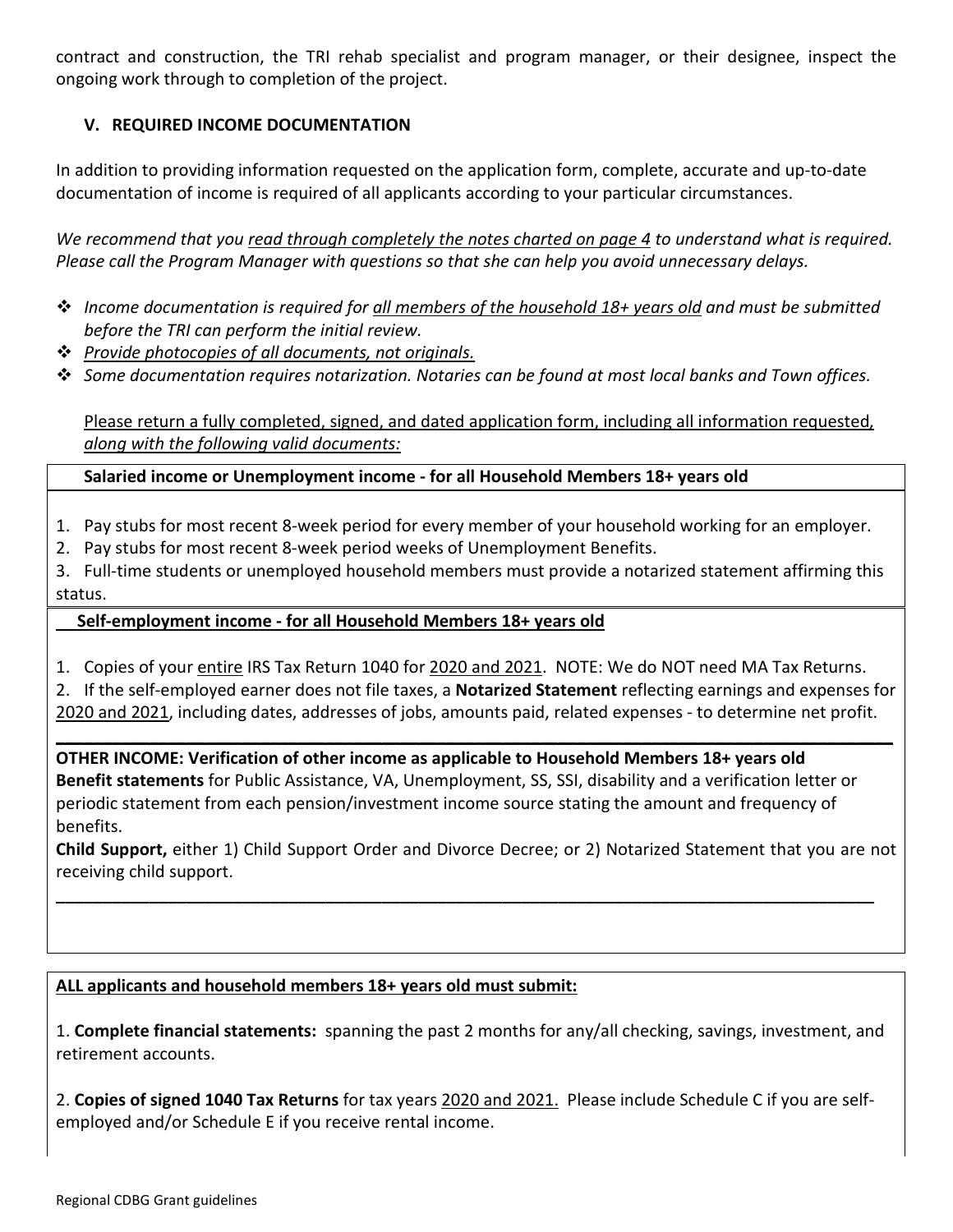3. **IRS Verification: "Tax Return Transcripts" for every adult for tax years 2020 & 2021:** You are responsible for obtaining your IRS Tax Return Transcripts for tax years 2020 and 2021. Please refer to the *3 Easy Options* Guide included in this packet. When ordering your Tax Return Transcript, please use the same information used when filing your 1040 return. **If you do not file taxes** because your taxable income is not enough to meet the minimum filing requirements, you must select the **request a Verification of Non-Filing option**. Your Tax Return Transcript will be sent to you directly. Please forward this information onto the TRI in order to complete your qualification. Eligibility cannot be determined without this information.

#### **INCOME GUIDELINES**

#### **LMI (low-moderate income) limits for Dukes County**

Below are the total allowable LMI (low-moderate income) limits per size of household for qualifying for the TRI Housing Rehab Loan Program. LMI limits are set by HUD at 80% average median income for Dukes County. Total income means income from all Adults 18 years old or over living in the household. Household size means *and children living in a household regardless of their relationship.*

Landlords or potential landlords who are *above LMI Income* are eligible to provide and receive matching funds up to \$45,000 per unit to rehab or create a unit for year-round rental to house LMI tenants per HUD guidelines.

|     | 1 PERSON | 2 PERSON   3 PERSON |         |         |         |         | 7 PERSON | 8 PERSON |
|-----|----------|---------------------|---------|---------|---------|---------|----------|----------|
| 80% | 78,300   | 89,500              | 100,700 | 111,850 | 120,800 | 129,750 | 138,700  | 147,650  |
| AMI |          |                     |         |         |         |         |          |          |

#### FY2020 HUD AREA MEDIAN INCOMES

#### QUESTIONS?

Please feel free to call Melissa Vincent, Executive Director for The Resource Inc., or Kaitlyn Seaton Assistant Director at (508) 696-3285 or fax (508) 696-3295.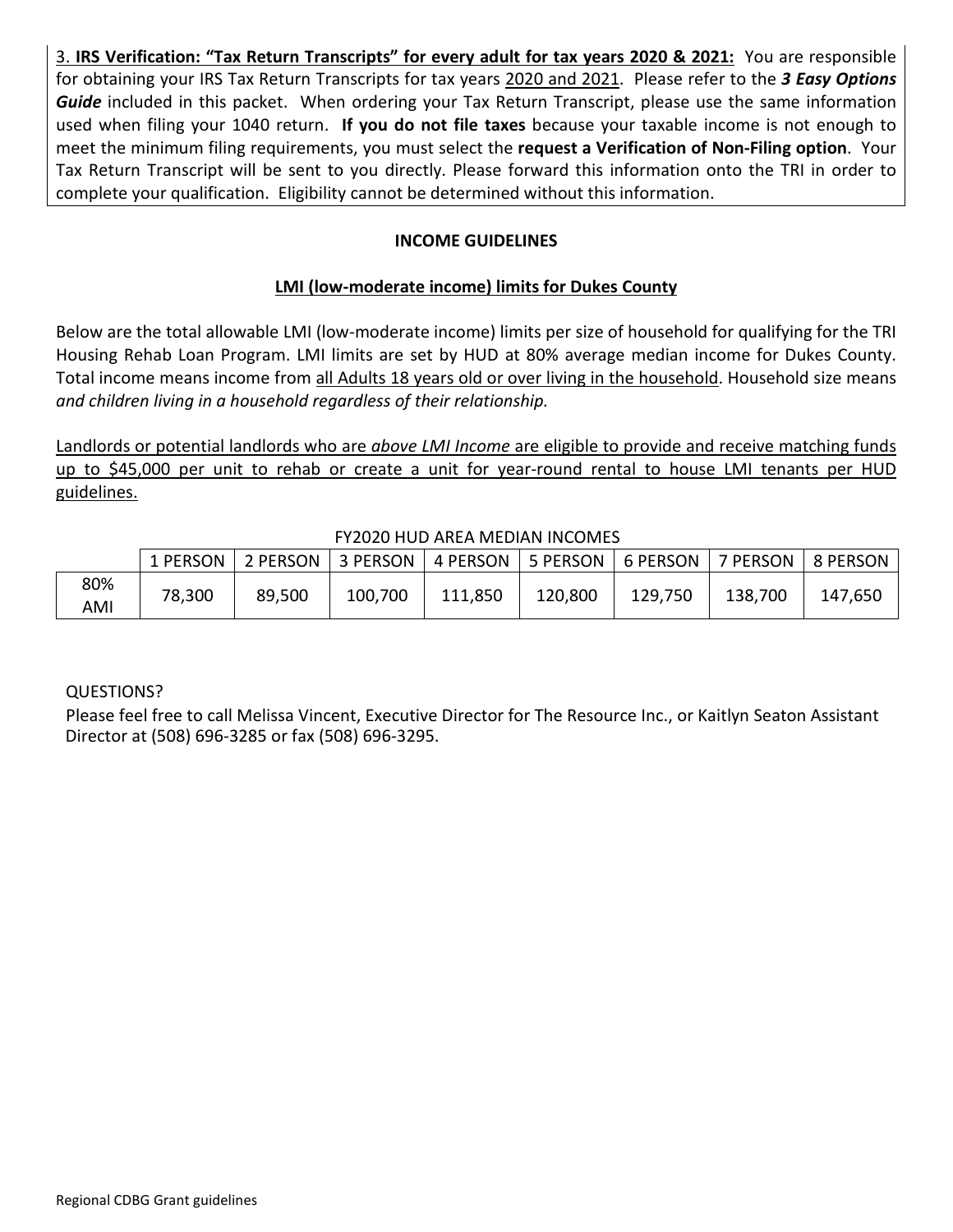

# **HOUSING REHAB LOAN PROGRAM HOMEOWNER DOCUMENTATION CHECK LIST**

#### **REQUIRED INCOME DOCUMENTATION**

| Completed application                                                                                 | Interest                                |
|-------------------------------------------------------------------------------------------------------|-----------------------------------------|
| 8 Weeks of Pay stubs or letter                                                                        | Alimony                                 |
| Unemployment-Monetary Determination/Weekly deposits                                                   | <b>Foster Care</b>                      |
| Veteran's Benefits/Current Year Letter                                                                | Worker's Comp.                          |
| Social Security/Current Year Benefit Letter                                                           | Non-Income                              |
| Pension (2Mo.s Statements or 1099 if no statements)                                                   | Other Income (Explain)                  |
| Child Support (Divorce Decree)                                                                        |                                         |
| Bank Statements - Checking & Savings (2Mo.s Recent Statements, all pages)                             |                                         |
| Investment Account Statements (2Mo.s Recent Statements, all pages)                                    |                                         |
| IRAs & 401Ks Account Statements (2Mo.s Recent Statements, all pages)                                  |                                         |
| <b>REQUIRED SUPPORTING DOCUMENTATION</b>                                                              |                                         |
| Copy of the property Deed                                                                             |                                         |
| 2 most recent years 1040 IRS TAX RETURNS signed & filed.                                              |                                         |
| 2 most recent years SELF-EMPLOYED - Schedule C ___ 2 most recent years INCOME FROM RENTAL -Schedule E |                                         |
| 2 most recent years IRS TAX RETURN TRANSCRIPTS. Forward to TRI upon receipt (see instructions)        |                                         |
| Copy of First two pages of Mortgage                                                                   | Copy of First two pages of Home Equity  |
| Copy of Entire Reverse Mortgage Doc.                                                                  | Copy of most recent Loan Statement of a |
| PROOF OF PAID PROPERTY & FLOOD INSURANCE (PROOF FROM INS. CO.)                                        | <b>Reverse Mortgage</b>                 |
| PROOF OF PAID REAL ESTATE TAXES (PRINT OUT FROM THE TOWN REQURED)                                     |                                         |
| Complete copy of Trust Documents - if applicable                                                      |                                         |
| Complete copy of Condo Documents - if applicable                                                      |                                         |

#### \*\*\*\**PLEASE NOTE W-2s, 1099s, YEARLY SUMMARIES UPON REQUEST ONLY*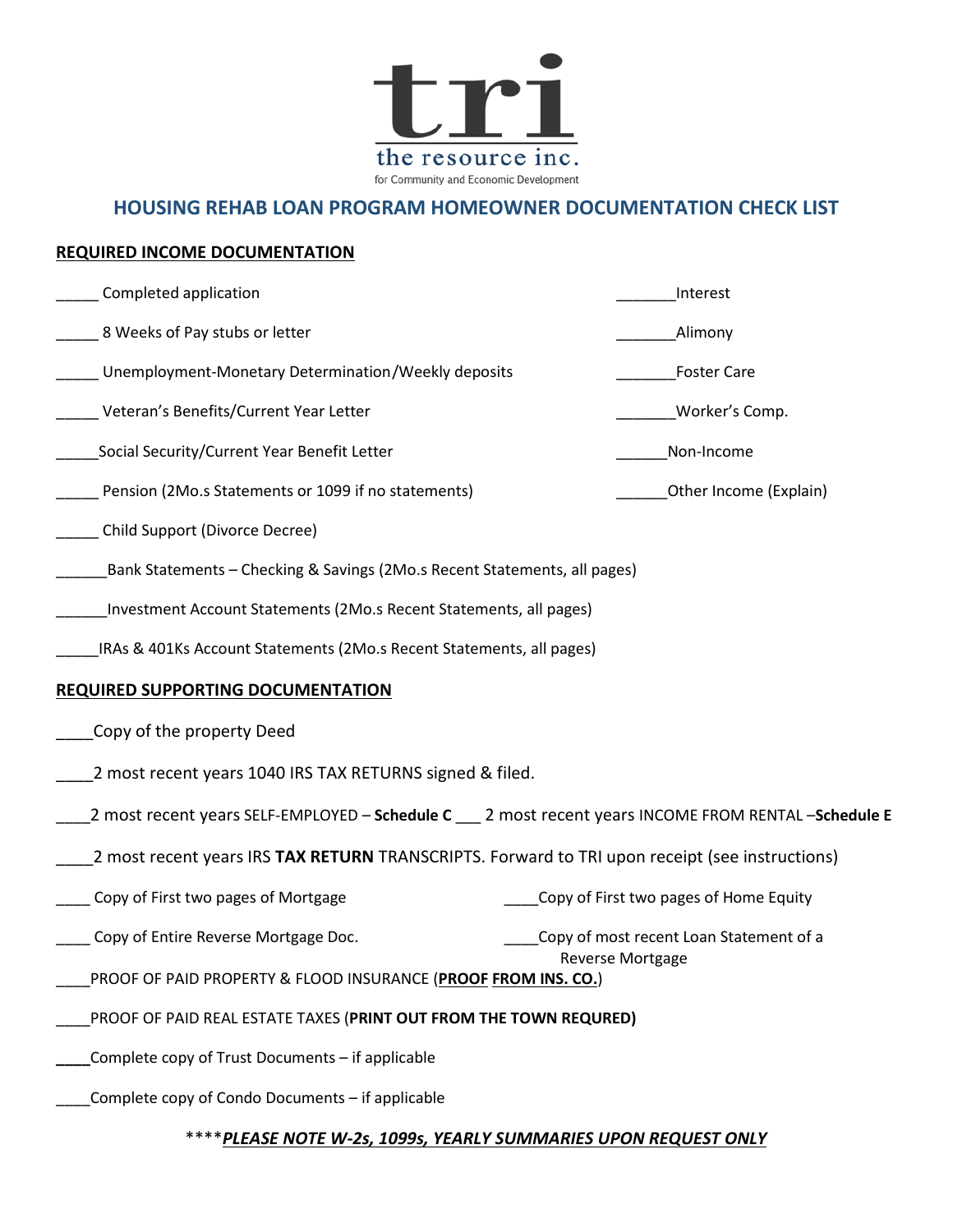## **THE RESOURCE INC. HOUSING REHAB LOAN PROGRAM APPLICATION**

| <b>Applicant Information</b>                                            |                 |                                                 |                    |                             |
|-------------------------------------------------------------------------|-----------------|-------------------------------------------------|--------------------|-----------------------------|
| <b>Last Name</b>                                                        |                 | <b>First Name</b>                               |                    | <b>Middle Name</b>          |
| <b>Present Address</b>                                                  |                 |                                                 |                    | Own                         |
| Street:                                                                 |                 |                                                 |                    | Rent                        |
| City/Town:                                                              |                 |                                                 |                    | Number                      |
| State:                                                                  | Zip Code:       |                                                 |                    | of Years                    |
| <b>Mailing Address</b>                                                  |                 |                                                 |                    | Married                     |
| Street: SAME                                                            |                 |                                                 |                    | Widowed                     |
|                                                                         |                 |                                                 |                    |                             |
| City/Town:                                                              |                 |                                                 |                    | Separated                   |
| State:<br><b>Email Address:</b>                                         | Zip Code:       | Number Dependents living at home:               |                    | Divorced                    |
|                                                                         |                 |                                                 |                    |                             |
| Home Phone Number:                                                      |                 | Ages Dependents living at home:                 |                    |                             |
| Cell Phone Number:                                                      |                 |                                                 |                    |                             |
| <b>Work Phone Number:</b>                                               |                 |                                                 |                    |                             |
| <b>Employment Information</b>                                           |                 |                                                 |                    | Self Employed? Yes __ No __ |
| <b>Employer Name:</b>                                                   |                 |                                                 |                    |                             |
| Address:                                                                |                 |                                                 |                    | Unemployed? Yes __ No ___   |
| Type of Business:                                                       |                 |                                                 | <b>How Long?</b>   |                             |
| <b>Business Tel.No:</b>                                                 | Position/Title: |                                                 | Years with company |                             |
| If at current company less than 2 years                                 |                 |                                                 |                    |                             |
| Previous Employer                                                       |                 |                                                 |                    |                             |
| Address:                                                                |                 |                                                 |                    |                             |
| <b>Business Tel.No.</b>                                                 | Position/Title  |                                                 | Years with company |                             |
| Co-Applicant Information - Name is also on the Deed or you are a Spouse |                 |                                                 |                    |                             |
| <b>Last Name</b>                                                        |                 | <b>First Name</b>                               |                    | <b>Middle Name</b>          |
|                                                                         |                 |                                                 |                    |                             |
| <b>Present Address</b>                                                  |                 |                                                 |                    |                             |
| Street:                                                                 |                 |                                                 |                    |                             |
| City/Town:                                                              |                 |                                                 |                    |                             |
| State:                                                                  | Zip Code:       |                                                 |                    |                             |
| <b>Mailing Address</b>                                                  |                 |                                                 |                    | Married                     |
|                                                                         |                 |                                                 |                    |                             |
| Street:                                                                 |                 |                                                 |                    | Unmarried                   |
| City/Town:                                                              |                 |                                                 |                    | Separated                   |
| State:                                                                  | Zip Code:       |                                                 |                    | Divorced                    |
| Email Address:<br>Cell Phone Number:                                    |                 | Home Phone Number:<br><b>Work Phone Number:</b> |                    |                             |
| <b>Employment Information</b>                                           |                 |                                                 |                    | Self Employed? Yes __ No __ |
| Employer Name:                                                          |                 |                                                 |                    |                             |
| Address:                                                                |                 |                                                 |                    | Unemployed? Yes __ No __    |
| <b>Type of Business</b>                                                 |                 |                                                 | <b>How Long?</b>   |                             |
| <b>Business Tel.No:</b>                                                 | Position/Title  |                                                 |                    | Years with company _        |
| If at current company less than 2 years                                 |                 |                                                 |                    |                             |
| Previous Employer                                                       |                 |                                                 |                    |                             |
| Address:                                                                |                 |                                                 |                    |                             |
| Business Tel.No.                                                        | Position/Title  |                                                 |                    | Years with company _        |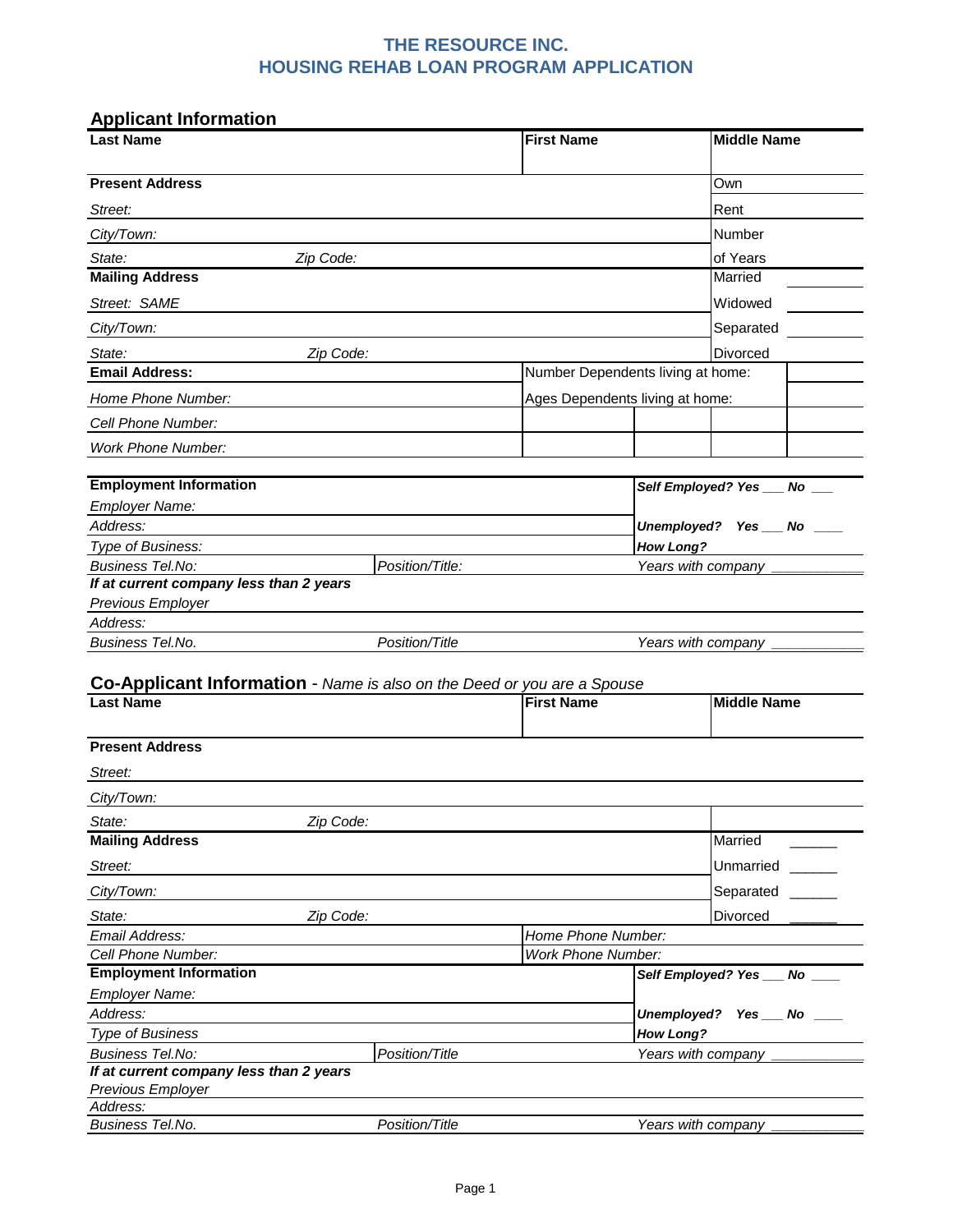| Source                              | $-$ -p- $-$<br>Applicant | Other Household Members 18 + |     | Total |
|-------------------------------------|--------------------------|------------------------------|-----|-------|
| Salary                              |                          |                              |     |       |
| Overtime pay                        |                          |                              |     |       |
| Commissions                         |                          |                              |     |       |
| Fees                                |                          |                              |     |       |
| <b>Tips</b>                         |                          |                              |     |       |
| <b>Bonuses</b>                      |                          |                              |     |       |
| Self Employed                       |                          |                              |     |       |
| Interest and/or Dividends           |                          |                              |     |       |
| <b>Net Rental Income</b>            |                          |                              |     |       |
| <b>Income Received Periodically</b> |                          |                              |     |       |
| <b>Social Security Benefits</b>     |                          |                              |     |       |
| <b>Pension Benefits</b>             |                          |                              |     |       |
| <b>IRA Redemptions</b>              |                          |                              |     |       |
| <b>Unemployment Benefits</b>        |                          |                              |     |       |
| <b>Workers Compensation</b>         |                          |                              |     |       |
| Alimony, Child Support              |                          |                              |     |       |
| Other(describe)                     |                          |                              |     |       |
|                                     |                          |                              |     |       |
| <b>TOTALS</b>                       | \$0                      | \$0                          | 1\$ | \$0   |

**ANNUAL INCOME -** *Please fill in ALL applicable income*

**ASSETS** - *Please include ALL Financial Accounts*

| <b>Type</b>              | Cash Value      | Annual Income | <b>Bank /Financial Institution Name</b> |    |
|--------------------------|-----------------|---------------|-----------------------------------------|----|
|                          |                 | from Assets   | and last 4 digits of Acct number        |    |
| Checking Account(s)      |                 |               |                                         |    |
|                          |                 |               |                                         |    |
|                          |                 |               |                                         |    |
| Savings Accounts(s)      |                 |               |                                         |    |
|                          |                 |               |                                         |    |
| Credit Union Account(s)  |                 |               |                                         |    |
|                          |                 |               |                                         |    |
| Investment Account(s)    |                 |               |                                         |    |
| Stocks, bonds etc.       |                 |               |                                         |    |
|                          |                 |               |                                         |    |
| IRA Account(s)           |                 |               |                                         |    |
|                          |                 |               |                                         |    |
| Life Insurance           |                 |               |                                         |    |
| Other-Inheritance        |                 |               |                                         |    |
| Home                     |                 |               |                                         |    |
| <b>Estimated Value</b>   |                 |               |                                         |    |
| Mortgage Balance         |                 |               |                                         |    |
| <b>Other Real Estate</b> |                 |               |                                         |    |
| <b>Estimated Value</b>   |                 |               |                                         |    |
| Mortgage Balance         |                 |               |                                         |    |
| <b>TOTALS</b>            | $\overline{\$}$ | \$            | $\overline{\$}$                         | \$ |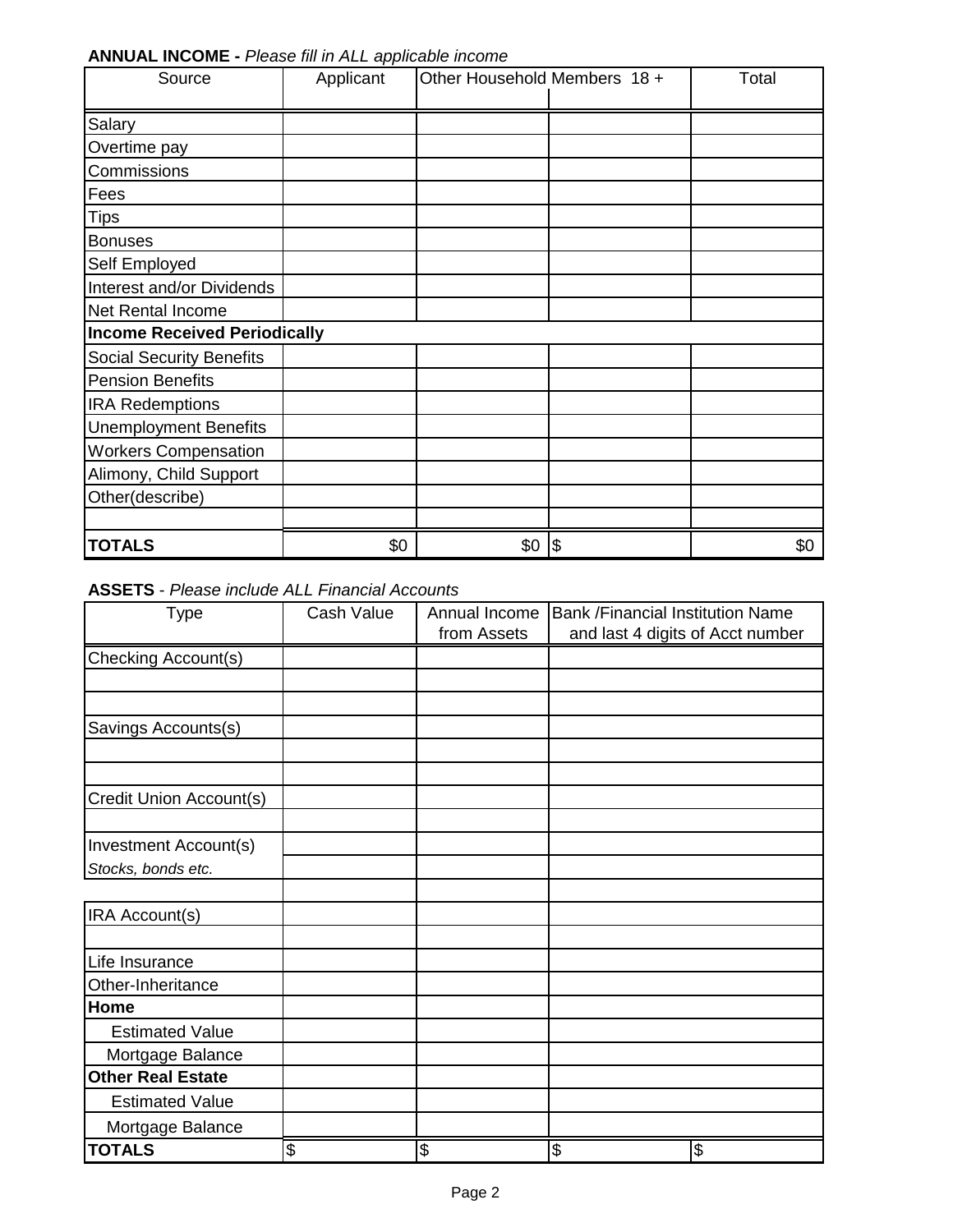#### credit union loans, real estate loans, and all other loans. List all outstanding financial obligations(your debts) including auto loans, credit cards,

| <b>LIABILITIES</b>     |                 |                 |                       |          |
|------------------------|-----------------|-----------------|-----------------------|----------|
| Type                   | Creditor's Name | Monthly Payment | <b>Unpaid Balance</b> | Due Date |
|                        |                 |                 |                       |          |
|                        |                 |                 |                       |          |
|                        |                 |                 |                       |          |
|                        |                 |                 |                       |          |
|                        |                 |                 |                       |          |
|                        |                 |                 |                       |          |
| <b>Monthly Alimony</b> |                 |                 |                       |          |
| Monthly Child Support  |                 |                 |                       |          |
| Monthly Child Day Care |                 |                 |                       |          |
| <b>TOTAL</b>           |                 | ሖ               |                       |          |

If a "Yes" answer is given to any question below, please explain on a separate sheet

1. Do you have any outstanding unpaid judgments? Yes \_\_\_ No *\_\_\_* Amount \$\_\_\_\_\_\_\_\_\_\_\_\_\_\_\_\_

2. In the past 7 years, have you declared bankruptcy?

3. Are you a party in a law suit? The Messeng Messengle Communication of the Vesquare North Messengle Communication of the Vesquare North Messengle Communication of the Vesquare North Messengle Communication of the Vesquar

| <b>MONTHLY HOUSING EXPENCES</b>                       |                         |                                   |                                                            |              |
|-------------------------------------------------------|-------------------------|-----------------------------------|------------------------------------------------------------|--------------|
| Item                                                  | <b>Monthly Payments</b> | Unpaid Principal                  | Balloon Pymt.                                              | Balloon Amt. |
| a. First Mortgage                                     |                         |                                   | Yes                                                        | \$           |
| b. 2nd Mortgage                                       |                         |                                   | No                                                         |              |
| c. Home Equity Loan                                   |                         |                                   |                                                            |              |
| d. Other Financing Secured                            |                         |                                   | Describe any special circumstance relative to your         |              |
| by Property                                           |                         |                                   | housing or its financing on an separate sheet              |              |
| e. Homeowner's Insurance<br>Yes<br>No.                |                         | Name of Insurance Agent:          |                                                            |              |
| f. Flood Insurance<br>Yes<br><b>No</b>                | \$                      | Address:                          |                                                            |              |
| Is your insurance included in your mortgage?          |                         | Yes                               | No                                                         |              |
| g. Real Estate Taxes                                  |                         | <b>Total Town Assessed Value:</b> |                                                            |              |
| Are your real estate taxes included in your mortgage? |                         | Yes                               | No.                                                        |              |
| h. Back Taxes Due                                     |                         | Which year(s):                    |                                                            |              |
|                                                       |                         |                                   | If necessary, supply further details on an attached sheet: |              |
| <b>TOTAL</b>                                          |                         |                                   |                                                            |              |

**HOUSEHOLD COMPOSITION** - *List the head of the household and all members who live in your home Give relationships of each family member to the head*

|                                                                          | Give relationships of each lamily member to the nead |              |               |      |
|--------------------------------------------------------------------------|------------------------------------------------------|--------------|---------------|------|
| Member No.                                                               | <b>Full Name</b>                                     | Relationship | Date of Birth | Ages |
| 1. Applicant                                                             |                                                      |              |               |      |
| 2. Co-Applicant                                                          |                                                      |              |               |      |
| 3. Dependent                                                             |                                                      |              |               |      |
| 4. Dependent                                                             |                                                      |              |               |      |
| 5                                                                        |                                                      |              |               |      |
| 6                                                                        |                                                      |              |               |      |
|                                                                          |                                                      |              |               |      |
| Does anyone live with you now who is not listed above?                   |                                                      |              | Yes           | No   |
| Does anyone plan to live with you in the future who is not listed above? |                                                      |              | Yes           | No   |
| If either is "yes", please explain.                                      |                                                      |              |               |      |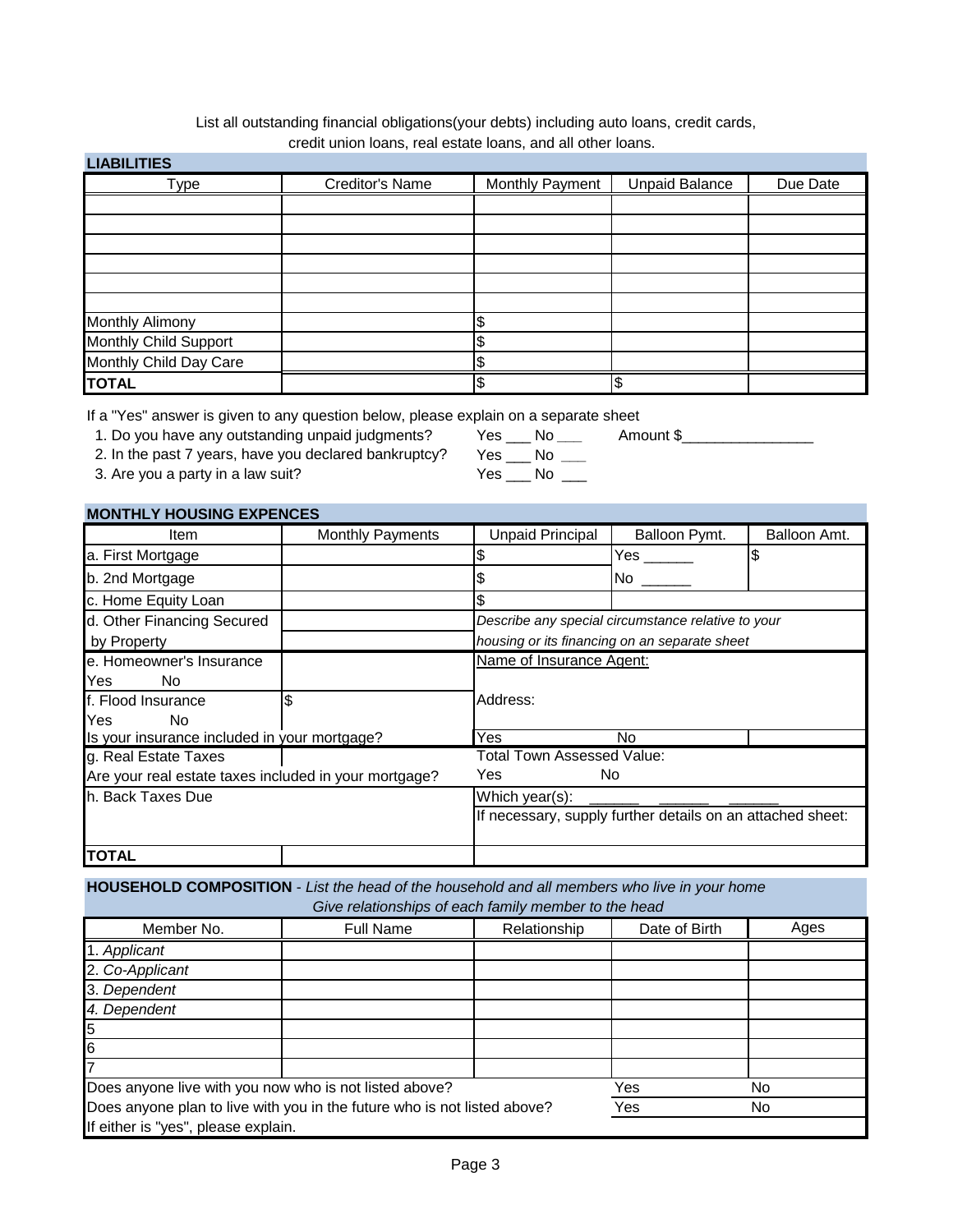## **PROPERTY INFORMATION**

#### **LOCATION**

| Street:                                                                         |               |         |           |
|---------------------------------------------------------------------------------|---------------|---------|-----------|
| Town:                                                                           |               | Plan #  |           |
| State:                                                                          |               | Lot $#$ |           |
| Year the home was built:                                                        |               |         |           |
| Is your property listed as a Historical Property?                               |               | Yes     | No        |
| To your knowledge, is there any lead-base paint in your home?                   |               |         |           |
|                                                                                 | Interior      | Yes     | <b>No</b> |
|                                                                                 | Exterior      | Yes     | <b>No</b> |
| Are there any Children under six residing in your home?                         |               | Yes     | No        |
| Is your home connected to the town's                                            | Water System? | Yes     | <b>No</b> |
|                                                                                 | Sewer System? | Yes     | <b>No</b> |
| Is your property located in a Wetlands Conservation Area?                       |               | Yes     | <b>No</b> |
| Is your property located in a flood hazard area?                                |               | Yes     | <b>No</b> |
| Has your property been sited for any code violations within the past 12 months? |               |         |           |
|                                                                                 |               | Yes     | <b>No</b> |
| Do you need Energy Upgrades?                                                    |               | Yes     | No        |
| Briefly describe repairs needed:                                                |               |         |           |
|                                                                                 |               |         |           |
|                                                                                 |               |         |           |
|                                                                                 |               |         |           |
|                                                                                 |               |         |           |
|                                                                                 |               |         |           |
|                                                                                 |               |         |           |
|                                                                                 |               |         |           |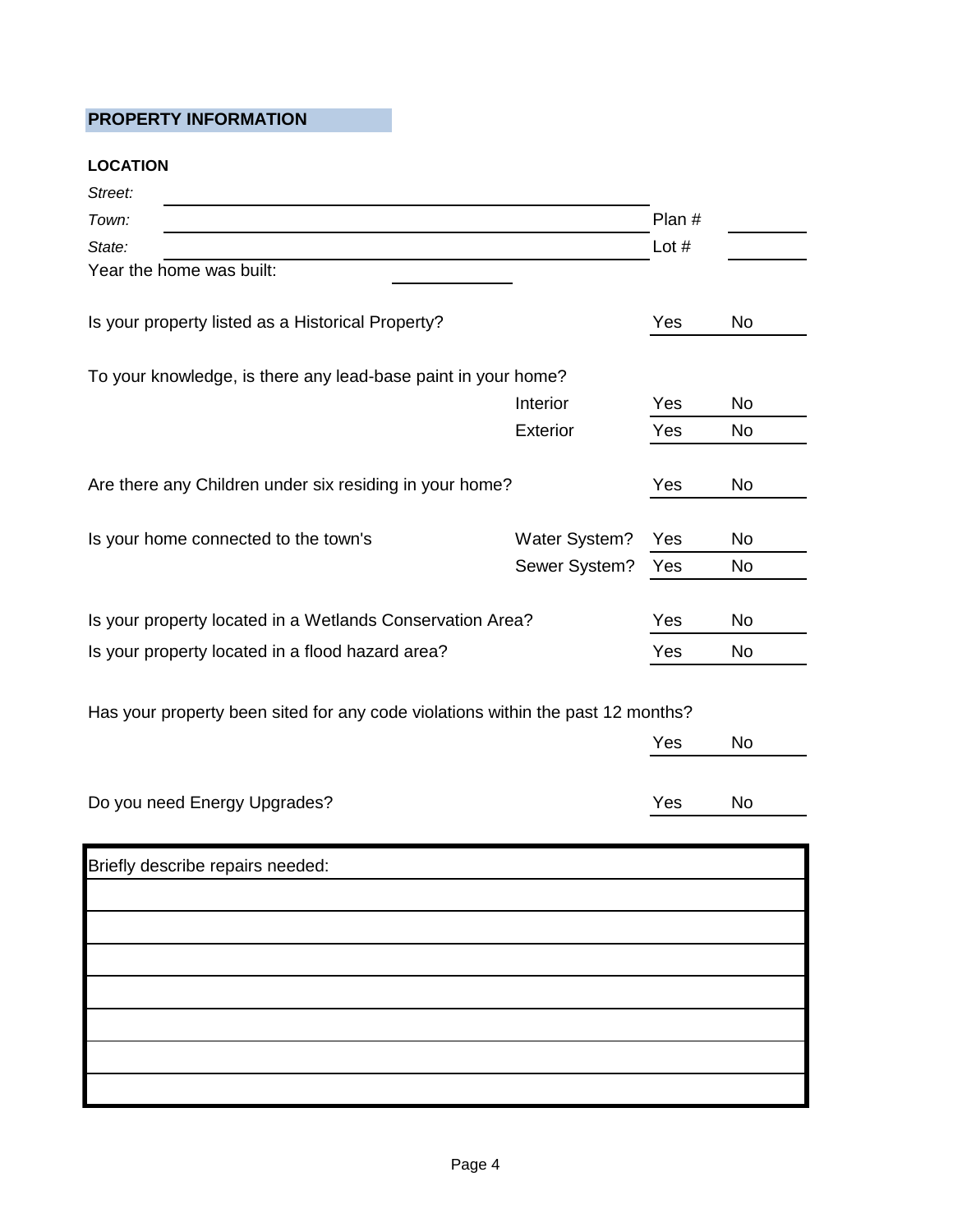## **The Resource Inc. Housing Rehab Loan Program**

# **Commonwealth of Massachusetts Income Limits**

|                       | <b>Income Eligibility Chart</b>               |      |
|-----------------------|-----------------------------------------------|------|
|                       | <b>Income Limits</b>                          | 2022 |
| <b>Household Size</b> | 80% of Median Income<br><b>Norfolk County</b> |      |
| 2                     | \$78,300<br>\$89,500                          |      |
| 3<br>4                | \$100,700<br>\$111,850                        |      |
| 5<br>6                | \$120,800<br>\$129,750                        |      |
| 7<br>8                | \$138,700<br>\$147,650                        |      |

Please check as appropriate.

1) **INCOME ELIGIBLE CATEGORY** – *Available for income eligible homeowners – or income eligible property owners with rental units.* If your present gross income falls within the HUD Income Limit Guidelines (see the income eligibility chart above), you may qualify as an INCOME ELIGIBLE property owner, and receive rehabilitation funds. Additional income information must accompany this application. Please check the box below and refer to the INCOME VERIFICATION REQUIREMENTS FOR ELIGIBLE

PROPERTY OWNERS, and continue with the Employment Income Information.  $\Box$  INCOME ELIGIBLE

#### 2) **ABOVE INCOME CATEGORY** – *Available for property owners with rental units only .*

gross income exceeds the HUD Income Limits for income eligible property owners (see the income If your present eligibility chart above), you may declare yourself ABOVE INCOME. You may qualify for a loan to cover a match of the total rehabilitation costs. If the majority of the rental units are occupied by households that DO meet the income limits, then additional household/income documentation will be requested from the tenants. If you wish to declare yourself ABOVE INCOME, please check the box below.

ABOVE INCOME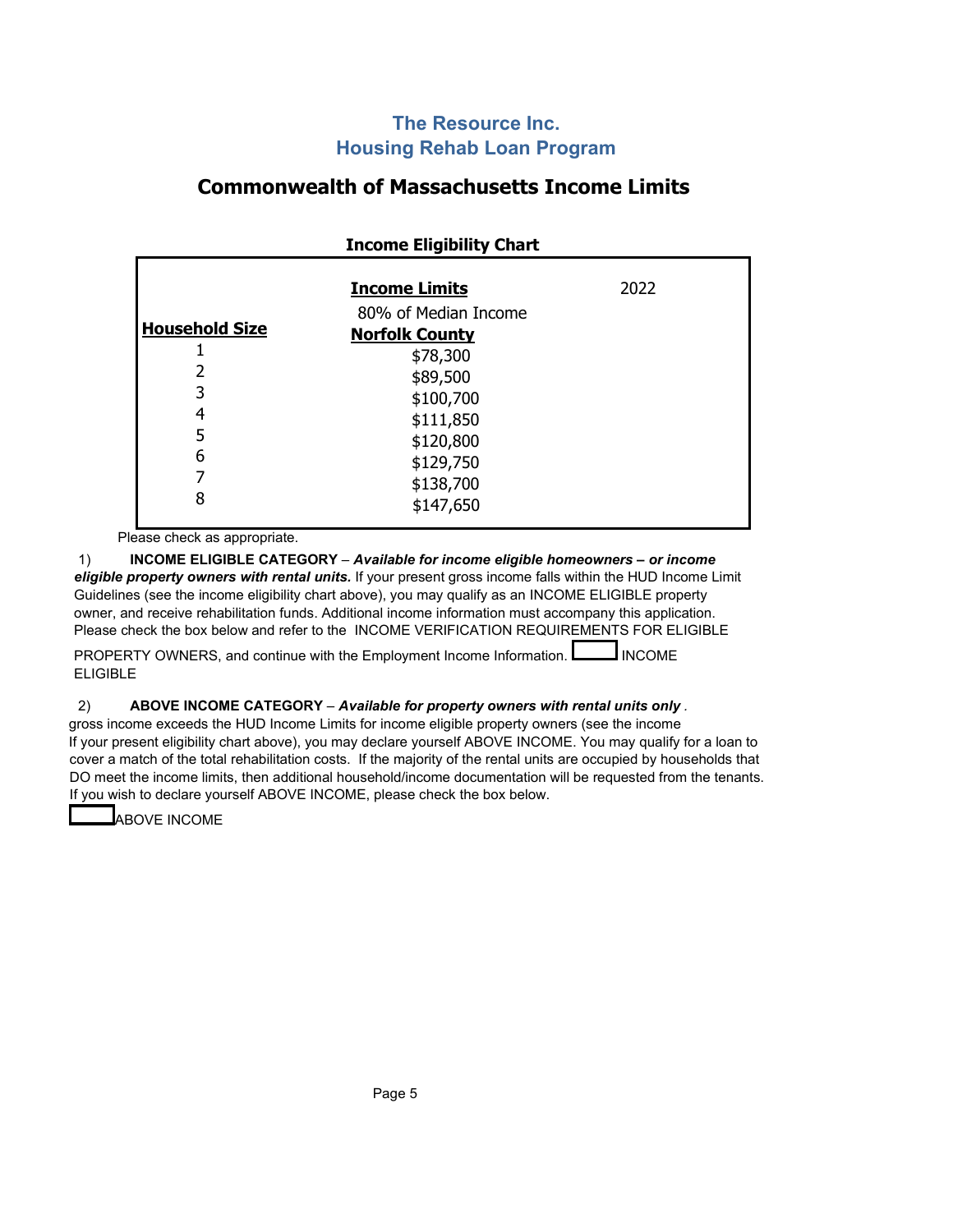# **The Resource Inc. Housing Rehab Loan Program**

#### **APPLICANT CREDIT & INFORMATON RELEASE FORM**

I/We, the undersigned certify that the information provided in the application is true and complete to the best of my/our knowledge. I/We authorize you to verify my bank accounts, employment, outstanding debts, including any present or previous mortgages, to order a consumer credit report, and to make any other inquires pertaining to my qualifications for a mortgage loan from you. You may make copies of this letter for distribution to any party with which I have a financial or credit relationship and that party may treat such a copy as an original. I also understand that if my application is not acted upon within six (6) months of the applications anniversary the application will become null and the information must be resubmitted or updated.

Additionally, I/We hereby release, remise forever discharge, from any action whatsoever, in law and equity, The Resource Inc., or agents, and their credit checking agencies in connection with processing, investigating, or credit checking this application, and will hold them harmless from any suit or reprisal whatsoever.

Privacy Act Notice:

This information is to be used by the agency collecting it or its assignees in determining whether you qualify as a prospective mortgagor under its program. It will not be disclosed outside the agency except as required or permitted by law. You do not have to provide this information, but if you do to your application for approval as a prospective mortgagor or borrower may be delayed or rejected.

Date **Date** Date **Date** Date **Date** Date **Date** 

Borrower's Signature **Co-Borrower's Signature** 

Borrower's Social Security Number Co-Borrower's Social Security Number

Borrower's Date of Birth Co-Borrower's Date of Birth Co-Borrower's Date of Birth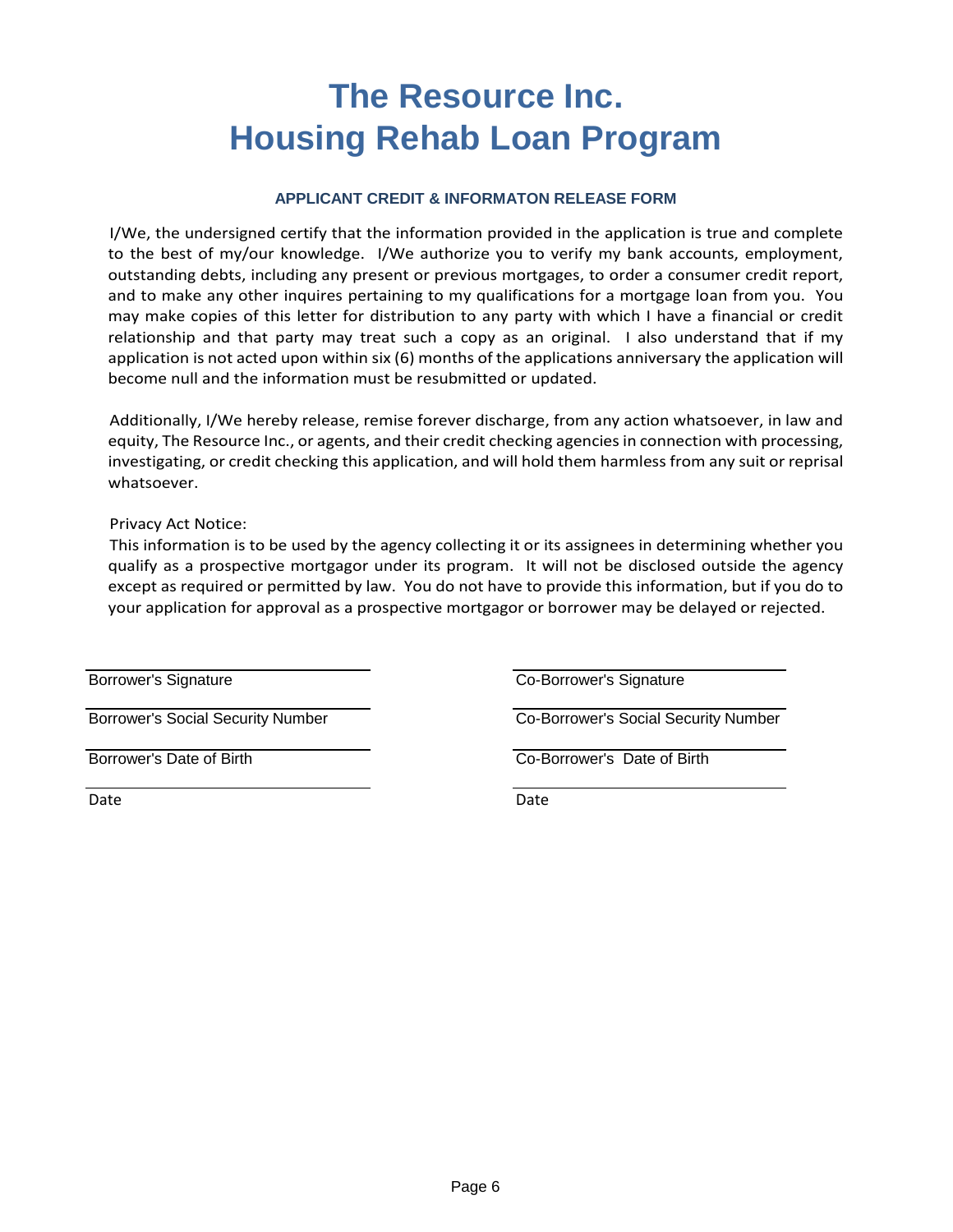# **The Resource Inc. (TRI) Principal Borrower and Co-Borrower(s) Acceptance of the CDBG Housing Rehabilitation Loan Program Terms**

## *Please initial on all lines*

| I/We, the applicant(s), understand the information provided on this application will be utilized by the TRI Housing<br>Rehabilitation Loan Program to determine income eligibility for a housing rehabilitation.                                                                                                            |
|-----------------------------------------------------------------------------------------------------------------------------------------------------------------------------------------------------------------------------------------------------------------------------------------------------------------------------|
| I/We understand that loan funds are limited and will be distributed to those projects that reflect the grant<br>guidelines and goals.                                                                                                                                                                                       |
| I/We understand that additional information including, but not limited to, verification of employment, income,<br>tax statements and credit information are required by Federal and State regulations and I/We will provide such<br>information required.                                                                   |
| In reference to multi-family dwelling units, I/We understand that rental units rehabilitated under this program<br>must be rented to income-eligible tenants for a period of fifteen (15) years at rental rates determined in<br>accordance with the lower of HUD Fair Market Rent Guidelines or High Home Rent guidelines. |
| If the property is transferred (whether by gift, law, sale or any other type or transfer), or if I/ We fail to abide by<br>the Program Agreement, the full amount of the loan will become due and payable immediately. Property that is<br>inherited by a direct heir is not subject to this clause.                        |
| The following MUST accompany your signed and dated application:                                                                                                                                                                                                                                                             |
| 8 current consecutive weeks of pay stubs, from all household members<br>٠                                                                                                                                                                                                                                                   |
| A copy of homeowner's insurance policy<br>$\bullet$                                                                                                                                                                                                                                                                         |
| Copy of current property deed<br>$\bullet$                                                                                                                                                                                                                                                                                  |
| Signed copy of your most recent two years Federal tax returns (1040 Form submitted to the IRS)<br>٠                                                                                                                                                                                                                         |
| Copy of your most recent paid property tax invoice<br>٠                                                                                                                                                                                                                                                                     |
| A copy of the first page of any outstanding mortgage or home equity loan<br>$\bullet$                                                                                                                                                                                                                                       |
| Bank statements for the past two consecutive months for all checking & savings accounts and Financial Statements<br>٠<br>IRS Verification for the two most recent years can be obtained by requesting your tax transcripts (instructions<br>٠<br>attached)                                                                  |
| The applicant certifies that all information furnished in support of this application given for the purpose of obtaining                                                                                                                                                                                                    |
| financial assistance under the TRI Housing Rehabilitation Loan Program is true and complete to the best of the applicant's                                                                                                                                                                                                  |

knowledge and belief. Verification may be obtained from any sources identified herein. Willful misrepresentation of the information provided herein may be grounds for the denial of participation in the TRI Housing Rehabilitation Loan Program. If a Deferred Payment Loan has already been awarded and a misstatement is discovered, the amount of the Deferred Payment Loan shall be due and payable immediately to Town.

Furthermore, the applicant understands that by applying for a Deferred Payment Loan under the TRI Housing Rehabilitation Loan Program, that he or she is agreeing to have the property inspected by a representative of the TRI Housing Rehabilitation Loan Program including a Lead Paint test and may be required to carry out and pay for lead testing and removal, if required. He or she also understands that such inspection may disclose code violations, requirements for lead paint (inspection and/or removal) and /or other requirements, which may result in additional costs or expenses beyond those that may be included in the TRI Housing Rehabilitation Loan Program.

| <b>Principal Borrower</b> |                                                         | Date |
|---------------------------|---------------------------------------------------------|------|
| Co-Borrower               | (If Applicable)                                         | Date |
|                           | Please return completed application to:                 |      |
|                           | <b>Melissa Vincent, Executive Director</b>              |      |
|                           | The Resource Inc., PO BOX 4548 Vineyard Haven, MA 02568 |      |
|                           | Email: Melissa@theresource.org                          |      |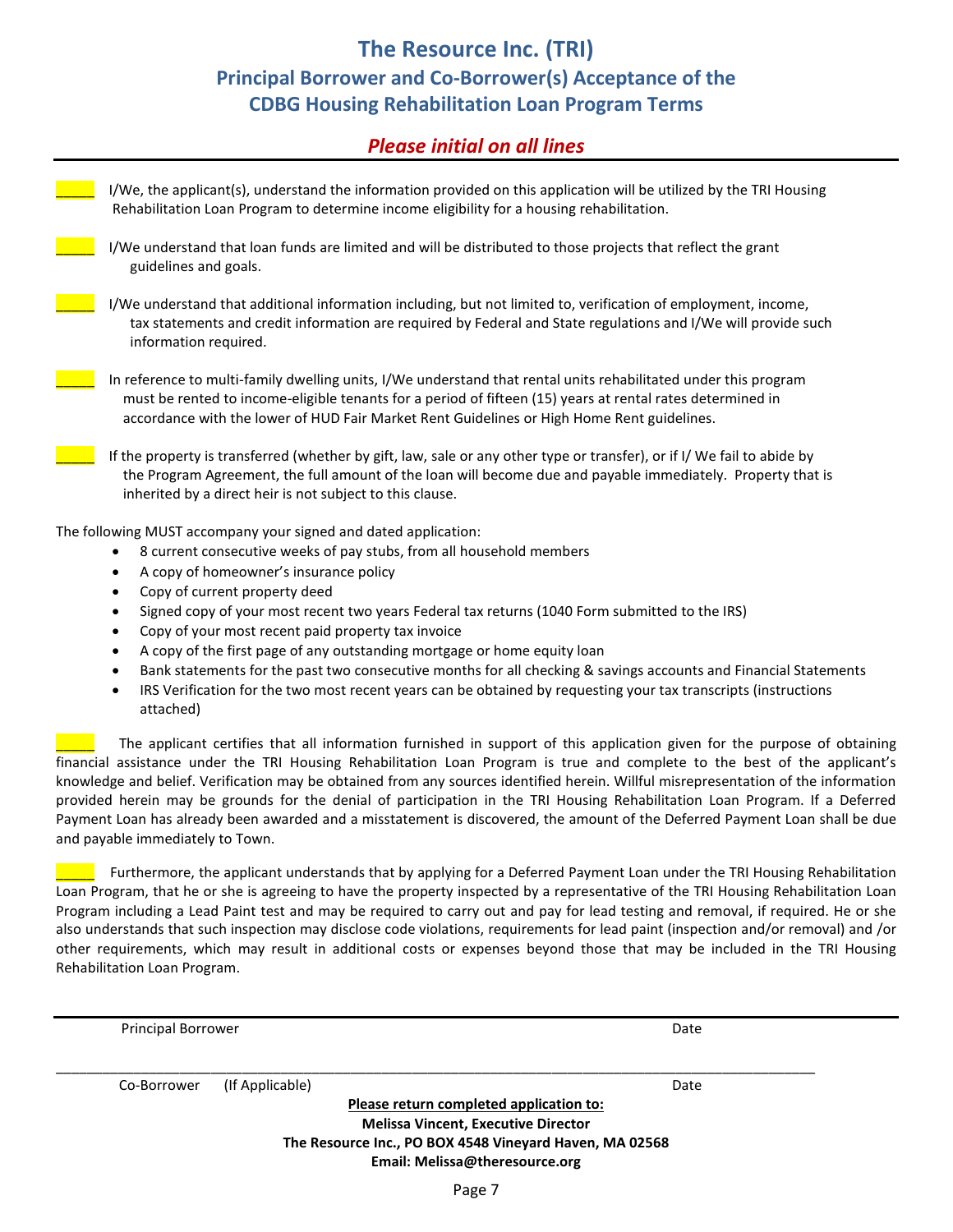# **Community Development Block Grant (CDBG) Program AFFIDAVIT REGARDING CONFLICT OF INTEREST**

I (we) the undersigned, being duly sworn, do certify that, to the best of my (our) knowledge:

I (we) have not granted any gratuitous funds of financially benefitted any related party of the Town of Dennis CDBG Program or an organization under contract to manage a CDBG grant and are not related to any employee or officer of an organization under contract to manage a CDBG program or the Commonwealth of Massachusetts or of the U.S. Department of Housing and Urban Development (HUD) who has a decision-making or monitoring relationship with CDBG program.

I (we) understand the following citation from 24 CFR Part 570.611 (b) and to the best of my (our) knowledge none of the following situations or relationships applies to me (us):

**24 CFR Part 570.611 (b) Conflicts prohibit.** No persons described in paragraph (c) of this section who exercise or have exercised any functions or responsibilities with respect to activities assisted with CDBG funds or who are in a position to participate in a decision-making process or gain inside information with regard to these activities, may obtain a financial interest or benefit from a CDBGassisted activity, or have an interest in any contract, subcontract or agreement with respect thereto, or the proceeds thereunder, either for themselves or those with whom they have family or business ties, during their tenure or for one year thereafter.

**24 CFR Part 570.611 (c) Persons covered.** The conflict-of-interest provisions of paragraph (b) of this section apply to any person who is an employee, agent, consultant, officer, or elected official or appointed official to the recipient, or of any designated public agencies, or of subrecipients that are receiving CDBG funds.

All covered person in paragraph (c) who do not violate paragraph (b) must first obtain a waiver from the U.S. Department of HUD before receiving CDBG assistance.

APPLICANT SIGNATURE(S):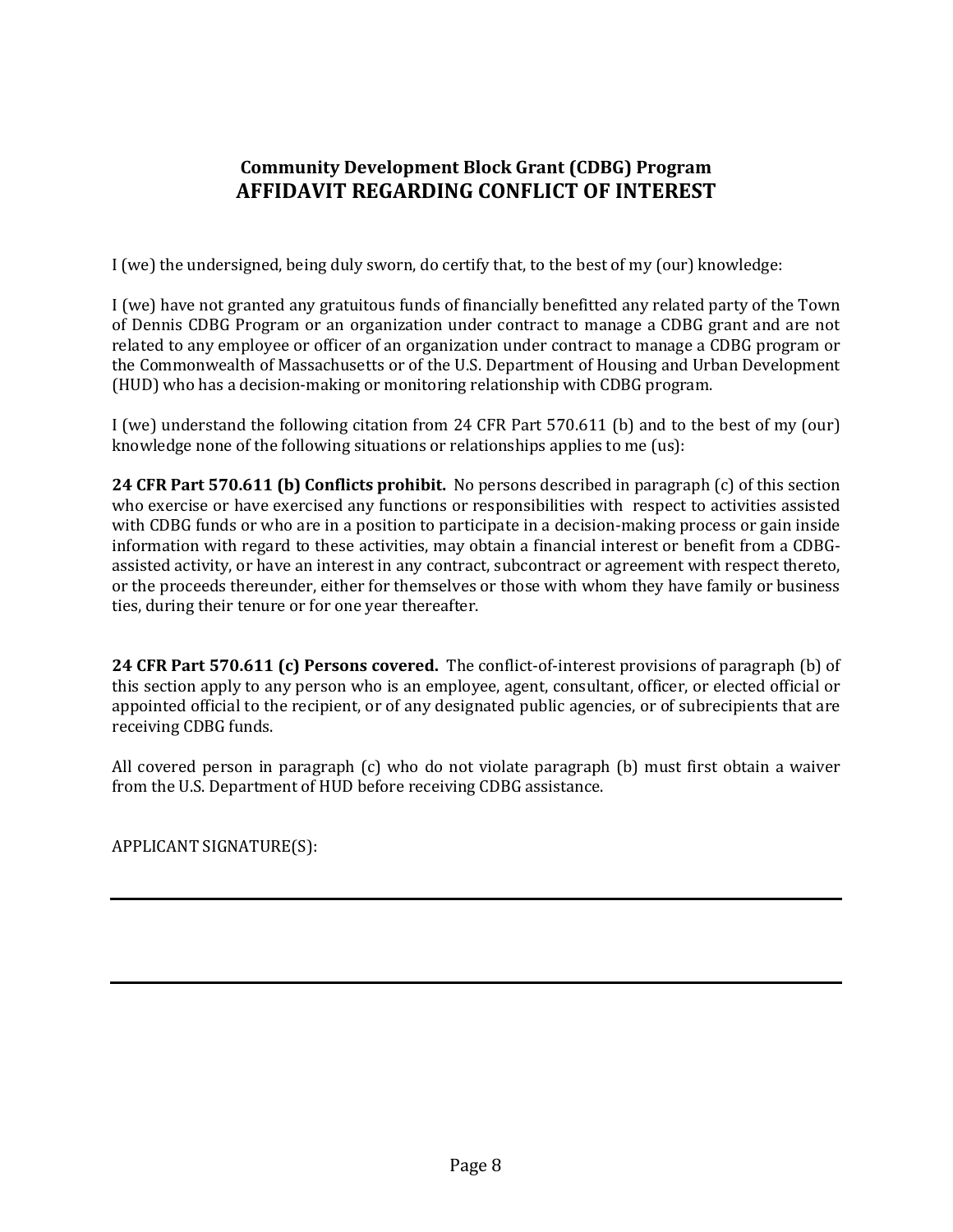#### **The Resource Inc. (TRI) Housing Rehab Program**

#### **GRIEVANCE POLICY & PROCEDURE**

- A. The TRI Director of Housing Rehab Programs will be responsible for handling any initial grievance with a goal of resolving any issues.
- B. The Grant Administrator will be responsible for overseeing the investigation of any grievance or serious complaint lodged against the grant employees or programs, or not resolved at the program level.
- C. Grievances should be submitted to the Grant Administrator in writing. Individuals interested in filing a grievance may contact the Grant Administrator for assistance in doing so.
- D. The Grant Administrator has ten (10) business days to investigate the grievance and respond in writing to the party filing the grievance. The Grant Administrator will gather all facts and information to the best of his or her ability. Persons named in the grievance shall be interviewed. The DHCD CDBG Program Representative will be notified of any grievance.
- E. The Grant Administrator will initiate a file that includes the original grievance, a report of findings, and a copy of the Grant Administrator's determination and notification. The outcome of the grievance will also be documented.
- F. If the person or group filing the grievance does not agree with the outcome, an appeal may be filed. The Town Administrator will conduct his/her own investigation and report their findings to the filer of the grievance within ten (10) business days.
- G. If the person or group filing the grievance does not agree with the outcome, an appeal may be filed. The Board of Selectmen will conduct their own investigation and report their findings to the filer of the grievance within ten (10) business days. The findings of the Board of Selectmen are final.

Assistance is provided, if necessary, to facilitate any individual in participating in this grievance process.

 $\frac{1}{2}$ 

TRI Director of Housing Rehab Programs

Grant Administrator contact information

Alice Boyd Bailey Boyd Associates-9 Hillside Road Scituate MA 02066 Tel: 508 430 4499 ext 1 Email: aboyd@baileyboyd.com

I/We have read and understand the grievance procedure.

| Signed: | Date |
|---------|------|
| Signed: | Date |